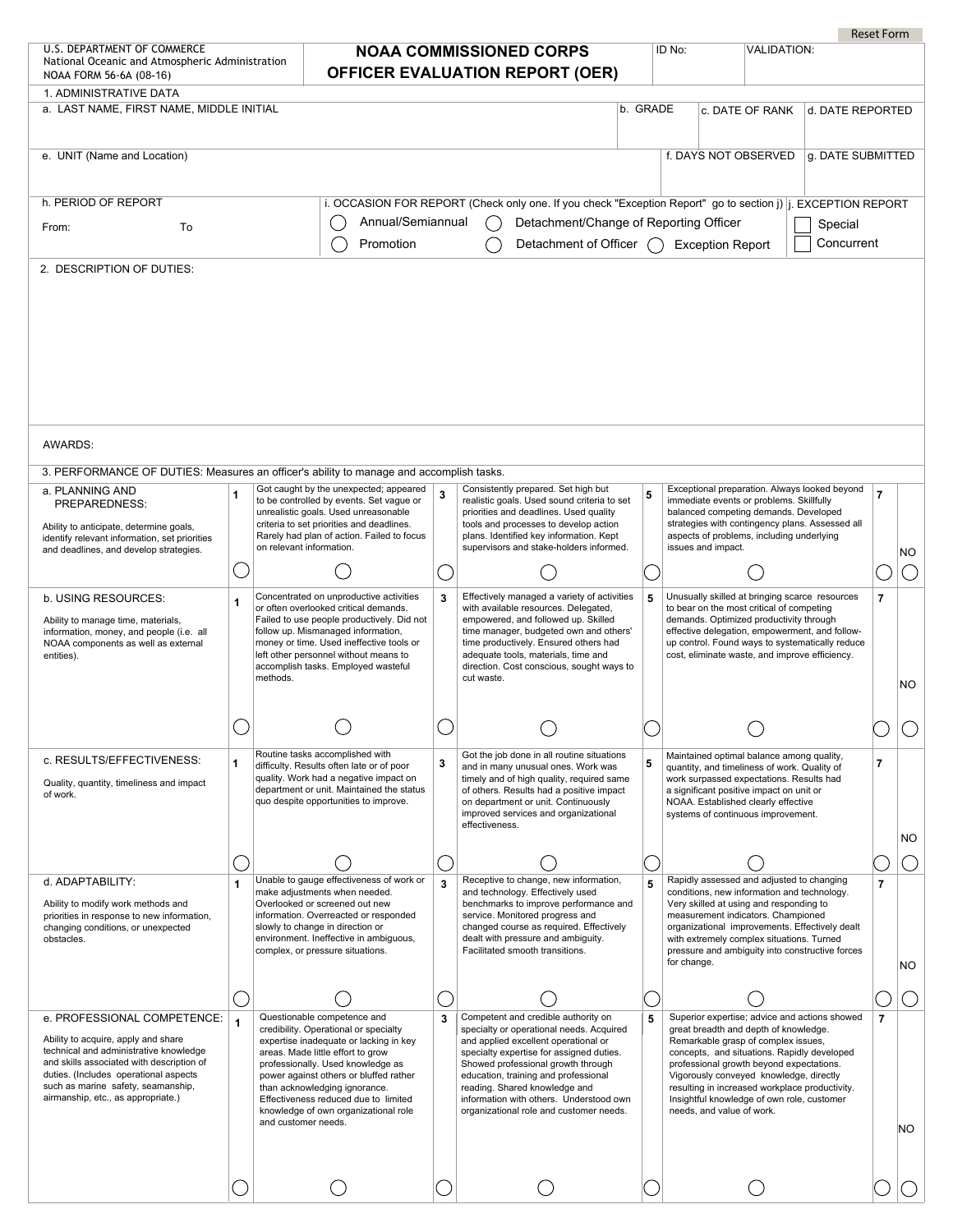| Page 2 of NOAA FORM 56-6A (08-16)<br>PERFORMANCE OF DUTIES COMMENTS:                                                                                                                                                                                                                                                                                                                                                                                                                                                                                                                              |              |                                                                                                                                                                  |     |                                                                                                                                                                         |   |                                                                                                            |                |                               |
|---------------------------------------------------------------------------------------------------------------------------------------------------------------------------------------------------------------------------------------------------------------------------------------------------------------------------------------------------------------------------------------------------------------------------------------------------------------------------------------------------------------------------------------------------------------------------------------------------|--------------|------------------------------------------------------------------------------------------------------------------------------------------------------------------|-----|-------------------------------------------------------------------------------------------------------------------------------------------------------------------------|---|------------------------------------------------------------------------------------------------------------|----------------|-------------------------------|
|                                                                                                                                                                                                                                                                                                                                                                                                                                                                                                                                                                                                   |              |                                                                                                                                                                  |     |                                                                                                                                                                         |   |                                                                                                            |                |                               |
|                                                                                                                                                                                                                                                                                                                                                                                                                                                                                                                                                                                                   |              |                                                                                                                                                                  |     |                                                                                                                                                                         |   |                                                                                                            |                |                               |
|                                                                                                                                                                                                                                                                                                                                                                                                                                                                                                                                                                                                   |              |                                                                                                                                                                  |     |                                                                                                                                                                         |   |                                                                                                            |                |                               |
|                                                                                                                                                                                                                                                                                                                                                                                                                                                                                                                                                                                                   |              |                                                                                                                                                                  |     |                                                                                                                                                                         |   |                                                                                                            |                |                               |
|                                                                                                                                                                                                                                                                                                                                                                                                                                                                                                                                                                                                   |              |                                                                                                                                                                  |     |                                                                                                                                                                         |   |                                                                                                            |                |                               |
|                                                                                                                                                                                                                                                                                                                                                                                                                                                                                                                                                                                                   |              |                                                                                                                                                                  |     |                                                                                                                                                                         |   |                                                                                                            |                |                               |
|                                                                                                                                                                                                                                                                                                                                                                                                                                                                                                                                                                                                   |              |                                                                                                                                                                  |     |                                                                                                                                                                         |   |                                                                                                            |                |                               |
|                                                                                                                                                                                                                                                                                                                                                                                                                                                                                                                                                                                                   |              |                                                                                                                                                                  |     |                                                                                                                                                                         |   |                                                                                                            |                |                               |
|                                                                                                                                                                                                                                                                                                                                                                                                                                                                                                                                                                                                   |              |                                                                                                                                                                  |     |                                                                                                                                                                         |   |                                                                                                            |                |                               |
|                                                                                                                                                                                                                                                                                                                                                                                                                                                                                                                                                                                                   |              |                                                                                                                                                                  |     |                                                                                                                                                                         |   |                                                                                                            |                |                               |
|                                                                                                                                                                                                                                                                                                                                                                                                                                                                                                                                                                                                   |              |                                                                                                                                                                  |     |                                                                                                                                                                         |   |                                                                                                            |                |                               |
|                                                                                                                                                                                                                                                                                                                                                                                                                                                                                                                                                                                                   |              |                                                                                                                                                                  |     |                                                                                                                                                                         |   |                                                                                                            |                |                               |
|                                                                                                                                                                                                                                                                                                                                                                                                                                                                                                                                                                                                   |              |                                                                                                                                                                  |     |                                                                                                                                                                         |   |                                                                                                            |                |                               |
|                                                                                                                                                                                                                                                                                                                                                                                                                                                                                                                                                                                                   |              |                                                                                                                                                                  |     |                                                                                                                                                                         |   |                                                                                                            |                |                               |
|                                                                                                                                                                                                                                                                                                                                                                                                                                                                                                                                                                                                   |              |                                                                                                                                                                  |     |                                                                                                                                                                         |   |                                                                                                            |                |                               |
|                                                                                                                                                                                                                                                                                                                                                                                                                                                                                                                                                                                                   |              | 4. COMMUNICATION SKILLS: Measures an officer's ability to communicate in a positive, clear, and convincing manner.<br>Unable to effectively articulate ideas and |     | Effectively expressed ideas and facts in                                                                                                                                |   |                                                                                                            |                |                               |
| a. SPEAKING AND<br>LISTENING:                                                                                                                                                                                                                                                                                                                                                                                                                                                                                                                                                                     |              | facts; lacked preparation, confidence, or                                                                                                                        | 3   | individual and group situations; non - verbal                                                                                                                           | 5 | Clearly articulated and promoted ideas before a<br>wide range of audiences; accomplished speaker in        | $\overline{7}$ |                               |
| Ability to speak effectively and                                                                                                                                                                                                                                                                                                                                                                                                                                                                                                                                                                  |              | logic. Used inappropriate language or<br>rambled. Nervous or distracting                                                                                         |     | actions consistent with spoken message.<br>Communicated to people at all levels to                                                                                      |   | both formal and extemporaneous situations. Adept<br>at presenting complex or sensitive issues. Active      |                |                               |
| listen to understand.                                                                                                                                                                                                                                                                                                                                                                                                                                                                                                                                                                             |              | mannerisms detracted from message.<br>Failed to listen carefully or was too                                                                                      |     | ensure understanding. Listened carefully for<br>intended message as well as spoken words.                                                                               |   | listener; remarkable ability to listen with open mind                                                      |                | NO                            |
|                                                                                                                                                                                                                                                                                                                                                                                                                                                                                                                                                                                                   |              | argumentative.                                                                                                                                                   |     |                                                                                                                                                                         |   | and identify key issues.                                                                                   |                |                               |
|                                                                                                                                                                                                                                                                                                                                                                                                                                                                                                                                                                                                   |              |                                                                                                                                                                  |     |                                                                                                                                                                         |   |                                                                                                            |                |                               |
|                                                                                                                                                                                                                                                                                                                                                                                                                                                                                                                                                                                                   |              |                                                                                                                                                                  |     |                                                                                                                                                                         |   |                                                                                                            |                |                               |
| b. WRITING:                                                                                                                                                                                                                                                                                                                                                                                                                                                                                                                                                                                       |              | Written material frequently unclear, verbose,                                                                                                                    |     | Written material clear, concise, and logically                                                                                                                          |   | Clearly and persuasively expressed complex or                                                              |                |                               |
|                                                                                                                                                                                                                                                                                                                                                                                                                                                                                                                                                                                                   | 1            | or poorly organized. Seldom proofread. Often                                                                                                                     | 3   | organized. Proofread conscientiously.                                                                                                                                   | 5 | controversial material, directly contributing to                                                           | $\overline{7}$ |                               |
| Ability to express facts and ideas<br>clearly and convincingly.                                                                                                                                                                                                                                                                                                                                                                                                                                                                                                                                   |              | submitted correspondence which was<br>grammatically incorrect, tailored to wrong                                                                                 |     | Correspondence grammatically correct,<br>tailored to audience, and delivered by an                                                                                      |   | stated objectives. Written or published material<br>brought credit to NOAA. Actively educated others       |                |                               |
|                                                                                                                                                                                                                                                                                                                                                                                                                                                                                                                                                                                                   |              | audience, or delivered by an inappropriate<br>medium.                                                                                                            |     | appropriate medium.                                                                                                                                                     |   | in effective writing.                                                                                      |                | NO                            |
|                                                                                                                                                                                                                                                                                                                                                                                                                                                                                                                                                                                                   |              |                                                                                                                                                                  |     |                                                                                                                                                                         |   |                                                                                                            |                |                               |
|                                                                                                                                                                                                                                                                                                                                                                                                                                                                                                                                                                                                   |              |                                                                                                                                                                  |     |                                                                                                                                                                         |   |                                                                                                            |                |                               |
|                                                                                                                                                                                                                                                                                                                                                                                                                                                                                                                                                                                                   |              |                                                                                                                                                                  |     |                                                                                                                                                                         |   |                                                                                                            |                |                               |
|                                                                                                                                                                                                                                                                                                                                                                                                                                                                                                                                                                                                   |              |                                                                                                                                                                  |     |                                                                                                                                                                         |   |                                                                                                            |                |                               |
|                                                                                                                                                                                                                                                                                                                                                                                                                                                                                                                                                                                                   |              |                                                                                                                                                                  |     |                                                                                                                                                                         |   |                                                                                                            |                |                               |
|                                                                                                                                                                                                                                                                                                                                                                                                                                                                                                                                                                                                   |              | Seldom recognized or responded to needs of                                                                                                                       | ∣ ৽ | 5. LEADERSHIP SKILLS: Measures an officer's ability to support, develop, direct, and influence others in performing work.<br>Cared for people. Recognized and responded |   | Always accessible. Enhanced overall quality of life.                                                       |                |                               |
| PEOPLE:                                                                                                                                                                                                                                                                                                                                                                                                                                                                                                                                                                                           |              | people; left outside resources untapped                                                                                                                          |     | to their needs; referred to outside resources as                                                                                                                        | 5 | Actively contributed to achieving balance among unit                                                       | $\overline{7}$ |                               |
|                                                                                                                                                                                                                                                                                                                                                                                                                                                                                                                                                                                                   |              | despite apparent need. Ignorance of<br>individuals' capabilities increased chance of                                                                             |     | appropriate. Considered individuals<br>capabilities to maximize opportunities for                                                                                       |   | requirements, and between professional and<br>personal responsibilities. Strong advocate for others;       |                |                               |
|                                                                                                                                                                                                                                                                                                                                                                                                                                                                                                                                                                                                   |              | failure. Seldom recognized or rewarded<br>deserving personnel.                                                                                                   |     | success. Consistently recognized and<br>rewarded deserving personnel.                                                                                                   |   | ensured appropriate and timely recognition, both<br>formal and informal.                                   |                |                               |
|                                                                                                                                                                                                                                                                                                                                                                                                                                                                                                                                                                                                   |              |                                                                                                                                                                  |     |                                                                                                                                                                         |   |                                                                                                            |                |                               |
|                                                                                                                                                                                                                                                                                                                                                                                                                                                                                                                                                                                                   |              |                                                                                                                                                                  |     |                                                                                                                                                                         |   |                                                                                                            |                |                               |
|                                                                                                                                                                                                                                                                                                                                                                                                                                                                                                                                                                                                   | $\mathbf{1}$ | Unreasonably restricted opportunities for                                                                                                                        | 3   | Supported and provided opportunities for                                                                                                                                | 5 | Created challenging situations which optimized                                                             | 7              |                               |
|                                                                                                                                                                                                                                                                                                                                                                                                                                                                                                                                                                                                   |              | professional growth; kept others in narrow<br>roles and discouraged the level of risk-                                                                           |     | professional growth. Encouraged others to<br>expand their roles, handle important tasks and                                                                             |   | professional development and maximized<br>opportunity for success. Guided, coached, and                    |                |                               |
|                                                                                                                                                                                                                                                                                                                                                                                                                                                                                                                                                                                                   |              | taking necessary for learning. Lack of timely                                                                                                                    |     | learn by doing. Allowed the appropriate level                                                                                                                           |   | encouraged others to reach new levels of                                                                   |                |                               |
|                                                                                                                                                                                                                                                                                                                                                                                                                                                                                                                                                                                                   |              | feedback left others guessing.                                                                                                                                   |     | of risk- taking necessary for learning and<br>mission accomplishment. Provided timely                                                                                   |   | performance. Adeptly counseled others; identified<br>professional potential, strengths and areas for       |                |                               |
|                                                                                                                                                                                                                                                                                                                                                                                                                                                                                                                                                                                                   |              |                                                                                                                                                                  |     | praise and constructive feedback.                                                                                                                                       |   | improvement.                                                                                               |                |                               |
|                                                                                                                                                                                                                                                                                                                                                                                                                                                                                                                                                                                                   |              |                                                                                                                                                                  |     |                                                                                                                                                                         |   |                                                                                                            |                |                               |
|                                                                                                                                                                                                                                                                                                                                                                                                                                                                                                                                                                                                   | $\mathbf{1}$ | Showed difficulty in directing or influencing                                                                                                                    | 3   | A leader who earned other's support and                                                                                                                                 |   | An inspirational leader who motivated others to                                                            |                |                               |
|                                                                                                                                                                                                                                                                                                                                                                                                                                                                                                                                                                                                   |              | others. Low or unclear work standards<br>reduced productivity. Failed to hold others                                                                             |     | commitment. Set high work standards; clearly<br>articulated job requirements, expectations and                                                                          | 5 | achieve results not normally attainable. Won people<br>over rather than imposing will. Clearly articulated | 7              |                               |
|                                                                                                                                                                                                                                                                                                                                                                                                                                                                                                                                                                                                   |              | accountable for shoddy work or irresponsible                                                                                                                     |     | measurement criteria; held others accountable.                                                                                                                          |   | vision; empowered others to set goals and                                                                  |                |                               |
|                                                                                                                                                                                                                                                                                                                                                                                                                                                                                                                                                                                                   |              | actions. Unwilling to delegate authority to<br>increase efficiency of task accomplishment.                                                                       |     | When appropriate, delegated authority to those<br>directly responsible for the task.                                                                                    |   | objectives to accomplish tasks. Modified leadership<br>styles to best meet challenging situations.         |                |                               |
|                                                                                                                                                                                                                                                                                                                                                                                                                                                                                                                                                                                                   |              |                                                                                                                                                                  |     |                                                                                                                                                                         |   |                                                                                                            |                |                               |
|                                                                                                                                                                                                                                                                                                                                                                                                                                                                                                                                                                                                   |              |                                                                                                                                                                  |     |                                                                                                                                                                         |   |                                                                                                            |                |                               |
|                                                                                                                                                                                                                                                                                                                                                                                                                                                                                                                                                                                                   | $\mathbf{1}$ | Used teams ineffectively or at wrong times.<br>Conflicts mismanaged or often left unresolved,                                                                    |     | Skillfully used teams to increase unit<br>effectiveness, quality, and service. Resolved or                                                                              | 5 | Insightful use of teams raised unit productivity<br>beyond expectations. Inspired high level of esprit de  | $\overline{7}$ |                               |
|                                                                                                                                                                                                                                                                                                                                                                                                                                                                                                                                                                                                   |              | resulting in decreased team effectiveness.<br>Excluded team members from vital                                                                                   |     | managed group conflict, enhanced cooperation,<br>and involved team members in decision                                                                                  |   | corps, even in difficult situations. Major contributor<br>to team effort. Established relationships and    |                |                               |
| a. LOOKING OUT FOR<br>Ability to consider and respond to<br>personal needs, capabilities, and<br>achievements of others; support<br>for and application of work-life<br>concepts and skills.<br>b. DEVELOPING PEOPLE:<br>Ability to use coaching,<br>counseling, and training to provide<br>opportunities for the professional<br>development of other personnel.<br>c. DIRECTING PEOPLE:<br>Ability to influence or direct<br>people in accomplishing tasks or<br>missions.<br>d. TEAMWORK:<br>Ability to manage, lead and<br>participate in teams, encourage<br>cooperation, and develop esprit |              | information. Stifled group discussions or did                                                                                                                    |     | process. Valued team members. Effectively                                                                                                                               |   | networks across abroad range of people and                                                                 |                | <b>NO</b><br><b>NO</b><br>NO. |
|                                                                                                                                                                                                                                                                                                                                                                                                                                                                                                                                                                                                   |              | not contribute productively. Inhibited cross<br>functional cooperation to the detriment of unit                                                                  |     | negotiated work across functional boundaries to<br>enhance support of broader mutual goals.                                                                             |   | groups, raising accomplishments of mutual goals to<br>a remarkable level.                                  |                |                               |
|                                                                                                                                                                                                                                                                                                                                                                                                                                                                                                                                                                                                   |              | or service goals.                                                                                                                                                |     |                                                                                                                                                                         |   |                                                                                                            |                | NO                            |
| de corps.                                                                                                                                                                                                                                                                                                                                                                                                                                                                                                                                                                                         |              |                                                                                                                                                                  |     |                                                                                                                                                                         |   |                                                                                                            |                |                               |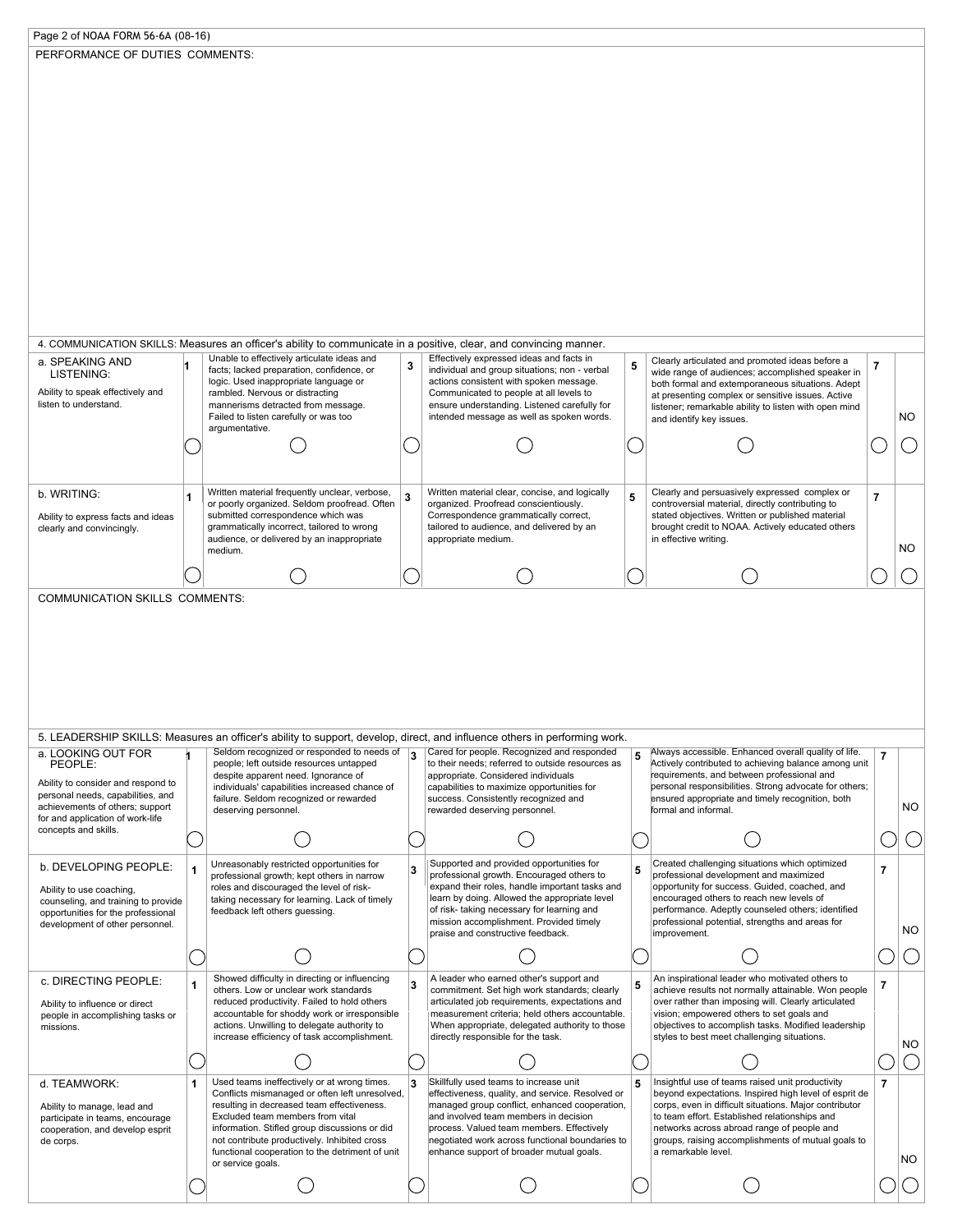|                                                                                                                                                                                                        |              | Page 3 of NOAA FORM 56-6A (08-16)                                                                                                                                                                                                                                                                                                                                    |              |   |                                                                                                                                                                                                                                                                                                                                                       |   |                                                                                                                                                                                                                                                                                                                                                               |                          |                |           |
|--------------------------------------------------------------------------------------------------------------------------------------------------------------------------------------------------------|--------------|----------------------------------------------------------------------------------------------------------------------------------------------------------------------------------------------------------------------------------------------------------------------------------------------------------------------------------------------------------------------|--------------|---|-------------------------------------------------------------------------------------------------------------------------------------------------------------------------------------------------------------------------------------------------------------------------------------------------------------------------------------------------------|---|---------------------------------------------------------------------------------------------------------------------------------------------------------------------------------------------------------------------------------------------------------------------------------------------------------------------------------------------------------------|--------------------------|----------------|-----------|
| e. WORK PLACE CLIMATE:<br>Ability to value individual<br>differences and promote an<br>environment of involvement,<br>innovation, open<br>communication and respect.                                   |              | Intolerant of individual differences,<br>$\mathbf{1}$<br>exhibited discriminatory tendencies<br>toward others. Tolerated or contributed to<br>an uncomfortable or degrading<br>environment. Failed to take responsibility<br>for own words and actions and their impact<br>on others. Failed to support or enforce<br>NOAA & NOAA Corps human resources<br>policies. |              | 3 | Sensitive to individual differences.<br>Encouraged open communication and<br>respect. Promoted an environment which<br>values fairness, dignity, creativity, and diverse<br>perspectives. Took responsibility for own<br>words and actions and their impact on others.<br>Fully supported and enforced NOAA & NOAA<br>Corps human resources policies. | 5 | Excelled at creating an environment of<br>fairness, candor, and respect among<br>individuals of diverse backgrounds and<br>positions. Optimized use of different<br>perspectives and opinions. Quickly took<br>action against behavior inconsistent with<br>NOAA & NOAA Corps human resources<br>policies, or which detracted from mission<br>accomplishment. | $\overline{\phantom{a}}$ | NO             |           |
|                                                                                                                                                                                                        |              |                                                                                                                                                                                                                                                                                                                                                                      |              |   |                                                                                                                                                                                                                                                                                                                                                       |   |                                                                                                                                                                                                                                                                                                                                                               |                          |                |           |
|                                                                                                                                                                                                        |              |                                                                                                                                                                                                                                                                                                                                                                      |              |   |                                                                                                                                                                                                                                                                                                                                                       |   |                                                                                                                                                                                                                                                                                                                                                               |                          |                |           |
| f. EVALUATIONS:<br>The extent to which an officer, as<br>Rated Officer and rater,<br>conducted or required others to<br>conduct accurate, timely<br>evaluations for civilian and officer<br>personnel. |              | Reports were frequently late. Narratives<br>$\mathbf{1}$<br>inaccurate or of poor quality. Failed to<br>uphold service performance standards by<br>assigning accurate marks. Reports<br>required revision or intervention by others.<br>Failed to meet own OES responsibilities<br>as Rated Officer.                                                                 |              | 3 | Reports consistently submitted on time.<br>Narratives were fair, concise, and contained<br>specific observations of action and impact.<br>Assigned marks against standards. Few<br>reports, if any, returned for revision. Met own<br>OES responsibilities as Rated Officer.                                                                          | 5 | No reports submitted late. Narratives were<br>insightful, of the highest quality, and always<br>supported assigned marks. No report<br>returned for revision. Returned reports to<br>others when appropriate.                                                                                                                                                 | $\overline{7}$           |                | NO        |
|                                                                                                                                                                                                        |              |                                                                                                                                                                                                                                                                                                                                                                      |              |   |                                                                                                                                                                                                                                                                                                                                                       |   |                                                                                                                                                                                                                                                                                                                                                               |                          |                |           |
| LEADERSHIP SKILLS COMMENTS:                                                                                                                                                                            |              |                                                                                                                                                                                                                                                                                                                                                                      |              |   |                                                                                                                                                                                                                                                                                                                                                       |   |                                                                                                                                                                                                                                                                                                                                                               |                          |                |           |
|                                                                                                                                                                                                        |              |                                                                                                                                                                                                                                                                                                                                                                      |              |   |                                                                                                                                                                                                                                                                                                                                                       |   |                                                                                                                                                                                                                                                                                                                                                               |                          |                |           |
| 6. SUPERVISOR AUTHENTICATION<br>a. NAME AND SIGNATURE                                                                                                                                                  |              |                                                                                                                                                                                                                                                                                                                                                                      | b. GRADE     |   | c. TITLE OF POSITION                                                                                                                                                                                                                                                                                                                                  |   | d. DATE                                                                                                                                                                                                                                                                                                                                                       |                          |                |           |
|                                                                                                                                                                                                        |              |                                                                                                                                                                                                                                                                                                                                                                      |              |   | 7. REPORTING OFFICER COMMENTS: Provide additional information to supplement or amplify the supervisor's evaluation.                                                                                                                                                                                                                                   |   |                                                                                                                                                                                                                                                                                                                                                               |                          |                |           |
|                                                                                                                                                                                                        |              |                                                                                                                                                                                                                                                                                                                                                                      |              |   | 8. PERSONAL AND PROFESSIONAL QUALITIES: Measures selected qualities which illustrate the individual's character.                                                                                                                                                                                                                                      |   |                                                                                                                                                                                                                                                                                                                                                               |                          |                |           |
| a. INITIATIVE:<br>Ability to originate and act on<br>new ideas, pursue<br>opportunities to learn and<br>develop, and seek<br>responsibility without                                                    | 1            | Postponed needed action. Implemented or<br>supported improvements only when directed<br>to do so. Showed little interest in career<br>development. Feasible improvements in<br>methods, services, or products went<br>unexplored.                                                                                                                                    | 3            |   | Championed improvement through new ideas,<br>methods, and practices; self-starter. Anticipated<br>problems and took prompt action to avoid or<br>resolve them. Sought opportunities for own career<br>development. Pursued productivity gains and<br>enhanced mission performance by applying new<br>ideas and methods.                               | 5 | Aggressively sought out additional responsibility. A<br>self-learner. Made worthwhile ideas and practices<br>work when others might have given up. Extremely<br>innovative. Optimized use of new ideas and<br>methods to improve work processes, decision-<br>making, and service delivery.                                                                   |                          | $\overline{7}$ | <b>NO</b> |
| guidance and supervision.                                                                                                                                                                              |              |                                                                                                                                                                                                                                                                                                                                                                      |              |   |                                                                                                                                                                                                                                                                                                                                                       |   |                                                                                                                                                                                                                                                                                                                                                               |                          |                |           |
| b. JUDGMENT:                                                                                                                                                                                           |              | Decisions often displayed poor analysis.                                                                                                                                                                                                                                                                                                                             | 3            |   | Demonstrated analytical thought and common                                                                                                                                                                                                                                                                                                            | 5 | Combined keen analytical thought and insight to                                                                                                                                                                                                                                                                                                               |                          | $\overline{7}$ |           |
| Ability to make sound<br>decisions and provide valid<br>recommendations by using<br>facts, experience, common<br>sense, and analytical                                                                 |              | Failed to make necessary decisions, or<br>jumped to conclusions without considering<br>facts, alternatives, and impact. Did not<br>effectively weigh risk, cost, and time<br>considerations.                                                                                                                                                                         |              |   | sense in making decisions. Used facts, data, and<br>experience, and considered the impact of<br>alternatives. Weighed risk, cost and time<br>considerations. Made sound decisions promptly<br>with the best available information.                                                                                                                    |   | make appropriate decisions. Focused on the key<br>issues and the most relevant information, even in<br>complex situations. Did the right thing at the right<br>time. Actions indicated awareness of impact and<br>implications of decisions on others.                                                                                                        |                          |                | <b>NO</b> |
| thought.                                                                                                                                                                                               |              |                                                                                                                                                                                                                                                                                                                                                                      |              |   |                                                                                                                                                                                                                                                                                                                                                       |   |                                                                                                                                                                                                                                                                                                                                                               |                          |                |           |
| c. RESPONSIBILITY:<br>Ability to act ethically,<br>courageously, and<br>dependably and inspire the<br>same in others:<br>accountability for own and<br>others' actions.                                | $\mathbf{1}$ | Actions demonstrated questionable ethics or<br>lack of commitment. Tolerated indifference<br>or failed to hold others accountable. Allowed<br>organization to absorb personnel problems<br>rather than confronting them as required.<br>Tended not to speak up or get involved.<br>Provided minimal support for decisions<br>counter to own ideas.                   | $\mathbf{3}$ |   | Held self and others personally and<br>professionally accountable. Spoke up when<br>necessary, even when expressing<br>unpopular positions. Supported<br>organizational policies and decisions which<br>may have been counter to own ideas.<br>Committed to the successful achievement of<br>organizational goals.                                    | 5 | Integrity and ethics beyond reproach. Always<br>held self and others to highest standards of<br>personal and professional accountability. Did<br>the right thing even when it was difficult.<br>Succeeded in making even unpopular policies<br>or decisions work. Actions demonstrated<br>unwavering commitment to achievement of<br>organizational goals.    |                          | $\overline{7}$ | NO.       |
|                                                                                                                                                                                                        |              |                                                                                                                                                                                                                                                                                                                                                                      |              |   |                                                                                                                                                                                                                                                                                                                                                       |   |                                                                                                                                                                                                                                                                                                                                                               |                          |                |           |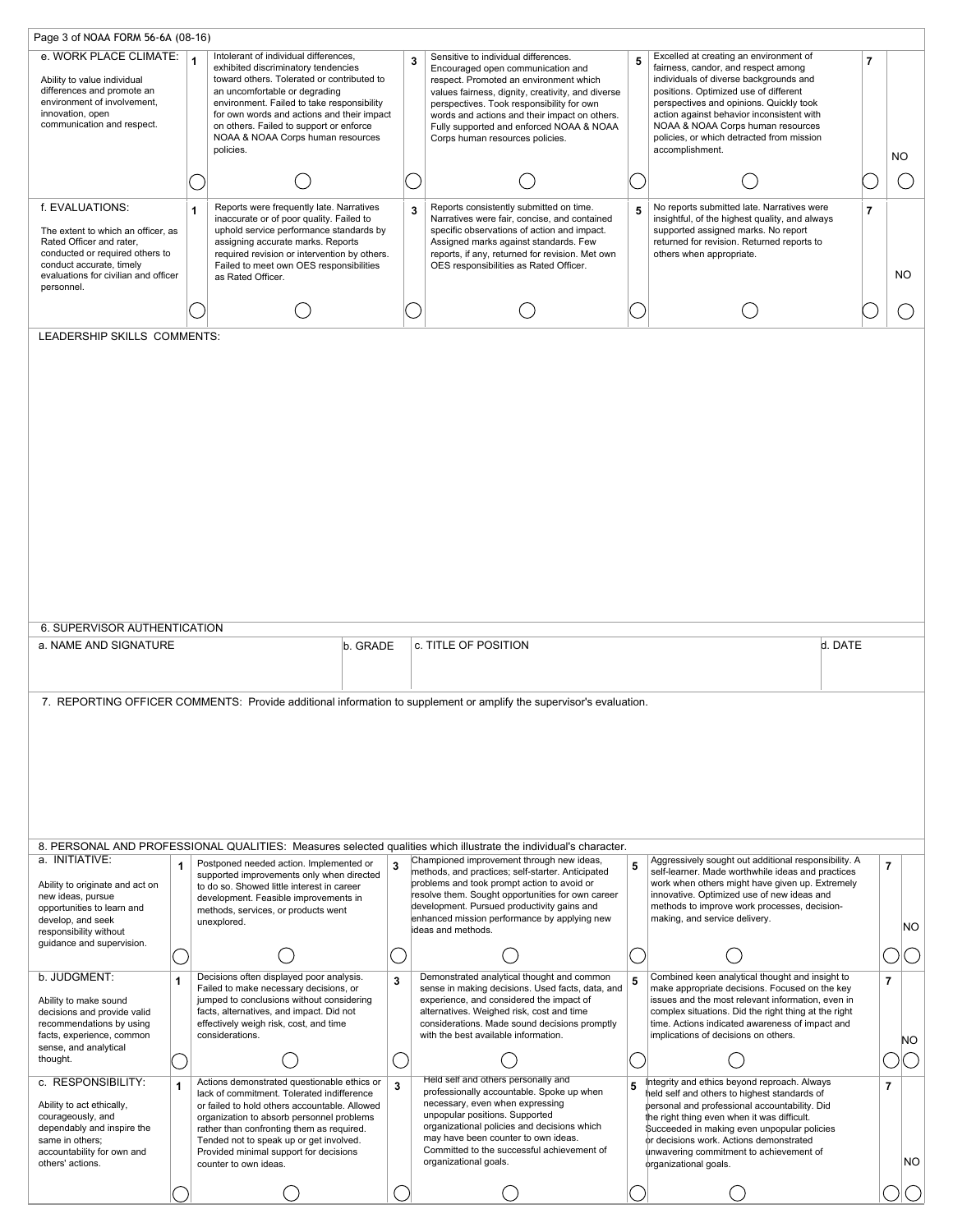| d. PROFESSIONAL<br>1                                                                                                                                        |                                                                                                                                                                                                                                                                        |                                                                                              |   |                                                                                                                                                                                                                                                                                                      |                                                                                                    |   |  |                                                                                                                                                                                                                                                                                                                                  |                                                                                                                                                                                                                                                       |                |    |                |     |
|-------------------------------------------------------------------------------------------------------------------------------------------------------------|------------------------------------------------------------------------------------------------------------------------------------------------------------------------------------------------------------------------------------------------------------------------|----------------------------------------------------------------------------------------------|---|------------------------------------------------------------------------------------------------------------------------------------------------------------------------------------------------------------------------------------------------------------------------------------------------------|----------------------------------------------------------------------------------------------------|---|--|----------------------------------------------------------------------------------------------------------------------------------------------------------------------------------------------------------------------------------------------------------------------------------------------------------------------------------|-------------------------------------------------------------------------------------------------------------------------------------------------------------------------------------------------------------------------------------------------------|----------------|----|----------------|-----|
| PRESENCE:<br>Ability to bring credit to the<br>NOAA through one's actions,                                                                                  | Unaware of general NOAA objectives;<br>uncooperative or biased in interactions. Lost<br>composure in difficult situations. Conveyed<br>poor image of self and NOAA. Ignorant of or<br>sloppy with common military courtesies.<br>Uniform appearance and grooming below |                                                                                              | 3 | Knowledgeable in how NOAA objectives serve<br>the public; cooperative and fair in all<br>interactions. Composed in difficult situations.<br>Conveyed positive image of self and NOAA. Well<br>versed in military etiquette; precise in rendering<br>and upholding military courtesies. Great care in |                                                                                                    | 5 |  | Always self-assured, projected ideal NOAA image.<br>Poised in response to others' provocative actions.<br>Contributed leadership role in civilian/military<br>community. Exemplified finest traditions of military<br>customs and protocol. Meticulous uniform appearance<br>and grooming; inspired similar standards in others. |                                                                                                                                                                                                                                                       | $\overline{7}$ | NO |                |     |
| competence, demeanor, and<br>appearance.                                                                                                                    | standard.                                                                                                                                                                                                                                                              |                                                                                              |   | uniform appearance and grooming.                                                                                                                                                                                                                                                                     |                                                                                                    |   |  |                                                                                                                                                                                                                                                                                                                                  |                                                                                                                                                                                                                                                       |                |    |                |     |
|                                                                                                                                                             |                                                                                                                                                                                                                                                                        |                                                                                              |   |                                                                                                                                                                                                                                                                                                      |                                                                                                    |   |  | Remarkable vitality, enthusiasm, alertness and energy.                                                                                                                                                                                                                                                                           |                                                                                                                                                                                                                                                       |                |    |                |     |
| e. HEALTH AND WELL<br>1<br>BEING:<br>Ability to invest in NOAA's<br>future by caring for the<br>physical health and emotional                               | Seldom considered others' health and well-<br>being. Unwilling or unable to recognize and<br>manage stress despite apparent need.                                                                                                                                      |                                                                                              | 3 | Maintained weight standards. Committed to health<br>and well-being of self and others. Enhanced<br>personal performance through activities supporting<br>physical and emotional well-being. Recognized<br>and managed stress effectively.                                                            |                                                                                                    |   |  |                                                                                                                                                                                                                                                                                                                                  | Consistently contributed at high levels. Optimized<br>personal performance through involvement in activities<br>which supported physical and emotional well-being.<br>Monitored and helped others deal with stress, enhance<br>health and well-being. |                |    | $\overline{7}$ | NO. |
| well-being of self and others.                                                                                                                              |                                                                                                                                                                                                                                                                        |                                                                                              |   |                                                                                                                                                                                                                                                                                                      |                                                                                                    |   |  |                                                                                                                                                                                                                                                                                                                                  |                                                                                                                                                                                                                                                       |                |    |                |     |
| PERSONAL AND PROFESSIONAL QUALITIES COMMENTS:                                                                                                               |                                                                                                                                                                                                                                                                        |                                                                                              |   |                                                                                                                                                                                                                                                                                                      |                                                                                                    |   |  |                                                                                                                                                                                                                                                                                                                                  |                                                                                                                                                                                                                                                       |                |    |                |     |
| Performance                                                                                                                                                 | Marginal performer; limited                                                                                                                                                                                                                                            | Fair performer;                                                                              |   | 9.a. COMPARISON SCALE (FOR GRADES O3 to O5): Compare this officer with others of the same grade whom you have known in your career.<br>Good performer; give tough,                                                                                                                                   | Excellent performer; give                                                                          |   |  | Strongly recommended for                                                                                                                                                                                                                                                                                                         | Best officer of this                                                                                                                                                                                                                                  |                |    |                |     |
| unsatisfactory for grade or<br>billet.                                                                                                                      | potential.                                                                                                                                                                                                                                                             | recommended for<br>increased responsibility.                                                 |   | challenging assignments.                                                                                                                                                                                                                                                                             | toughest most challenging<br>leadership assignments.                                               |   |  | accelerated promotion.                                                                                                                                                                                                                                                                                                           |                                                                                                                                                                                                                                                       | grade.         |    |                |     |
|                                                                                                                                                             | 2                                                                                                                                                                                                                                                                      | 3                                                                                            |   |                                                                                                                                                                                                                                                                                                      |                                                                                                    | 5 |  | 6                                                                                                                                                                                                                                                                                                                                |                                                                                                                                                                                                                                                       | 7              |    |                |     |
|                                                                                                                                                             |                                                                                                                                                                                                                                                                        |                                                                                              |   |                                                                                                                                                                                                                                                                                                      |                                                                                                    |   |  |                                                                                                                                                                                                                                                                                                                                  |                                                                                                                                                                                                                                                       |                |    |                |     |
| 9.b. RATING SCALE. Considering the performance information in this report, I rate this Captain:                                                             |                                                                                                                                                                                                                                                                        |                                                                                              |   |                                                                                                                                                                                                                                                                                                      |                                                                                                    |   |  |                                                                                                                                                                                                                                                                                                                                  |                                                                                                                                                                                                                                                       |                |    |                |     |
| Performance unsatisfactory<br>for a captain. Not suitable<br>for most captain billets.                                                                      | Performance satisfactory, but<br>limited in assignment potential.                                                                                                                                                                                                      | A steady, reliable<br>performer. Capable of<br>handling a variety of<br>captain assignments. |   | A good, solid captain. Skilled<br>in management and<br>leadership. Respected for<br>views and ability to contribute<br>to NOAA and its work.                                                                                                                                                         | Has flag potential. Should be<br>given challenging<br>assignments and<br>consideration with peers. |   |  | Recommended for flag<br>selection at a future board.                                                                                                                                                                                                                                                                             | Recommended for<br>flag selection at next                                                                                                                                                                                                             | board.         |    |                |     |
|                                                                                                                                                             | 2                                                                                                                                                                                                                                                                      |                                                                                              |   |                                                                                                                                                                                                                                                                                                      |                                                                                                    | 5 |  |                                                                                                                                                                                                                                                                                                                                  |                                                                                                                                                                                                                                                       | 7              |    |                |     |
|                                                                                                                                                             |                                                                                                                                                                                                                                                                        |                                                                                              |   |                                                                                                                                                                                                                                                                                                      |                                                                                                    |   |  |                                                                                                                                                                                                                                                                                                                                  |                                                                                                                                                                                                                                                       |                |    |                |     |
| 10. POTENTIAL: Describe ability to assume greater leadership roles and responsibilities (e.g., command, special assignment, promotion, and special skills). |                                                                                                                                                                                                                                                                        |                                                                                              |   |                                                                                                                                                                                                                                                                                                      |                                                                                                    |   |  |                                                                                                                                                                                                                                                                                                                                  |                                                                                                                                                                                                                                                       |                |    |                |     |
| I recommend<br>11. REPORTING OFFICER AUTHENTICATION                                                                                                         | RETENTION in or                                                                                                                                                                                                                                                        | SEPARATION from the NOAA Corps                                                               |   |                                                                                                                                                                                                                                                                                                      |                                                                                                    |   |  |                                                                                                                                                                                                                                                                                                                                  | (YYYY/MM/DD)                                                                                                                                                                                                                                          |                |    |                |     |
| a. NAME AND SIGNATURE                                                                                                                                       |                                                                                                                                                                                                                                                                        | b. GRADE                                                                                     |   | c. TITLE OF POSITION                                                                                                                                                                                                                                                                                 |                                                                                                    |   |  |                                                                                                                                                                                                                                                                                                                                  | d. DATE                                                                                                                                                                                                                                               |                |    |                |     |
|                                                                                                                                                             |                                                                                                                                                                                                                                                                        |                                                                                              |   |                                                                                                                                                                                                                                                                                                      |                                                                                                    |   |  |                                                                                                                                                                                                                                                                                                                                  |                                                                                                                                                                                                                                                       |                |    |                |     |
| 12. RATED OFFICER AUTHENTICATION                                                                                                                            |                                                                                                                                                                                                                                                                        |                                                                                              |   |                                                                                                                                                                                                                                                                                                      |                                                                                                    |   |  |                                                                                                                                                                                                                                                                                                                                  | (YYYY/MM/DD)                                                                                                                                                                                                                                          |                |    |                |     |
| a. NAME AND SIGNATURE                                                                                                                                       |                                                                                                                                                                                                                                                                        | b. GRADE<br>▼                                                                                |   | c. TITLE OF POSITION                                                                                                                                                                                                                                                                                 |                                                                                                    |   |  |                                                                                                                                                                                                                                                                                                                                  | d. DATE                                                                                                                                                                                                                                               |                |    |                |     |
| 13. REVIEWER AUTHENTICATION                                                                                                                                 |                                                                                                                                                                                                                                                                        |                                                                                              |   |                                                                                                                                                                                                                                                                                                      |                                                                                                    |   |  |                                                                                                                                                                                                                                                                                                                                  | (YYYY/MM/DD)                                                                                                                                                                                                                                          |                |    |                |     |
| a. NAME AND SIGNATURE                                                                                                                                       |                                                                                                                                                                                                                                                                        | b. GRADE                                                                                     |   | c. TITLE OF POSITION                                                                                                                                                                                                                                                                                 |                                                                                                    |   |  |                                                                                                                                                                                                                                                                                                                                  | d. DATE                                                                                                                                                                                                                                               |                |    |                |     |